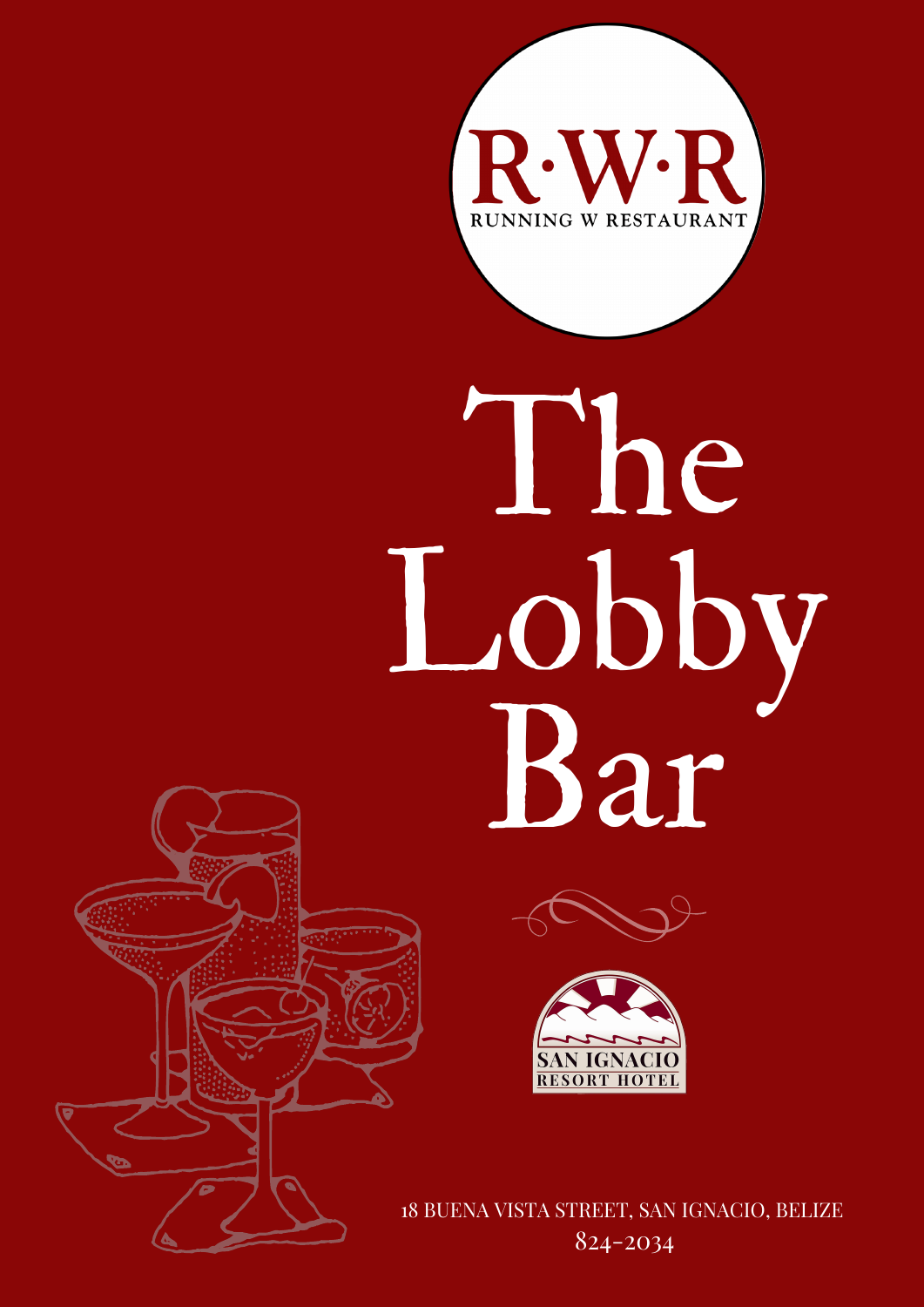### Classic Cocktails

| <b>REGGAE PUNCH</b><br>dark rum, white rum, fresh fruit juices              | 14 |
|-----------------------------------------------------------------------------|----|
| <b>MOJITO</b><br>white rum, sugar, mint, lime, club soda                    | 14 |
| <b>MARGARITA</b><br>tequila, lime, triple sec                               | 16 |
| <b>TOMMY MARGARITA</b><br>tequila reposado, blue agave<br>syrup, triple sec | 22 |
| <b>CUBALIBRE</b><br>dark rum, coke, lime                                    | 8  |
| <b>RUM AND COKE</b><br>dark rum or white rum                                | 7  |
| <b>CAMPECHANA</b><br>dark rum, coke, lime, club soda                        | 8  |
|                                                                             |    |
| <b>COCONUT MOJITO</b><br>white rum, coconut cream,<br>mint, lime            | 14 |
| PINA COLADA<br>dark rum, coconut cream,<br>pineapple juice                  | 14 |
| <b>BAILEYS COLADA</b><br>baileys, kahlua, vodka,<br>cream                   | 18 |

| COSMOPOLITAN<br>vodka, cranberry juice, triple sec, lime             | 18 |
|----------------------------------------------------------------------|----|
| <b>BLOODY MARY</b><br>vodka, tomato juice, lime, spices              | 18 |
| <b>MARTINI</b><br>gin or vodka, vermouth, lime<br>twist or olives    | 20 |
| <b>GREY HOUND</b><br>vodka, grapefruit juice                         | 16 |
| <b>APEROL SPRITZ</b><br>aperol, sparkling wine, club soda            | 22 |
| <b>OLD FASHIONED</b><br>bourbon, sugar, angostura bitters            | 18 |
| <b>MIMOSA</b><br>sparkling wine, orange juice                        | 22 |
| TROPICAL SANGRIA<br>red or white wine, brandy, fresh<br>fruit juices | 18 |
|                                                                      |    |

| <b>BELIKIN REGULAR</b>            | 6  |
|-----------------------------------|----|
| <b>BELIKIN STOUT</b>              | 6  |
| LIGHTHOUSE                        | 6  |
| LANDSHARK                         |    |
| <b>HEINEKIN</b>                   |    |
| <b>HOBBS IPA MICROBREW</b>        | 16 |
| <b>HOBBS GOLDEN ALE MICROBREW</b> | 14 |